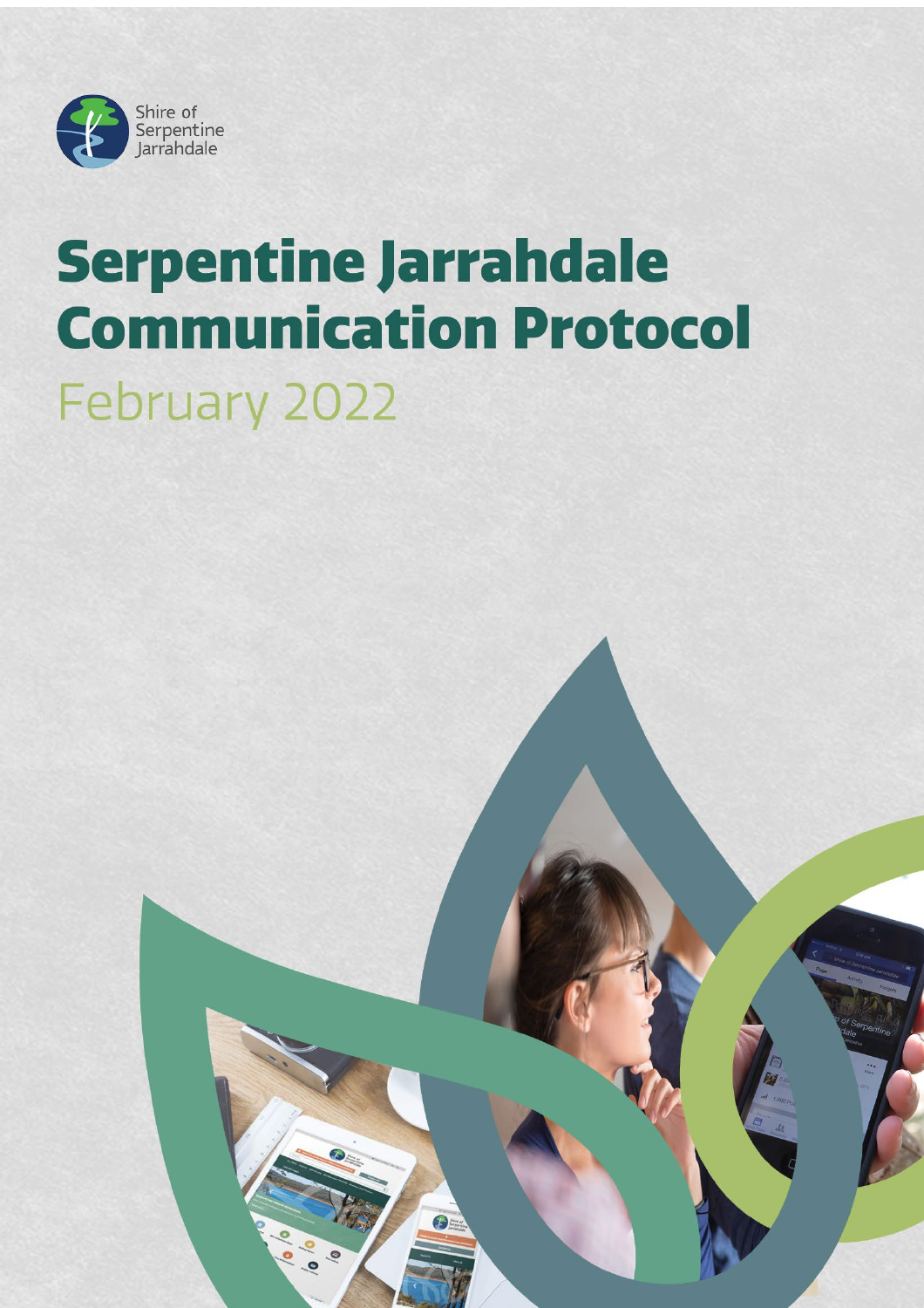

| <b>Responsible Directorate   Corporate Services</b> |                                        |
|-----------------------------------------------------|----------------------------------------|
| <b>Responsible Business</b><br>Unit/s               | Governance and Strategy                |
| <b>Responsible Officer</b>                          | <b>Manager Governance and Strategy</b> |
| <b>Affected Business Units   All</b>                |                                        |

## **Preamble**

The Shire of Serpentine Jarrahdale is a local government established under the *Local Government Act 1995* (the Act). Like all local governments in Western Australia, it is comprised of two parts: a Council which is made up of Councillors; and an Administration which is made up of Officers. The respective roles of each of these groups is enshrined in legislation.

Both the Council and the Administration are required in order to meet the legislative role of the local government, to provide for the good government of persons in its district. To deliver on good governance, the Council and the Administration also require a common purpose, a common understanding of their unique and important roles, respect of, and recognition of their value.

To deliver good government, a partnership between Council and the Administration is required.

This Communication Protocol documents the commitment of Council and the Administration for a partnership and the framework for communications between Council and Administration that recognises the contribution made by each entity and sets out accepted behaviours in accordance with legislation.

## **Commitment**

The Council and its Councillors and the Administration and its Officers of the Shire of Serpentine Jarrahdale express their commitment to work in partnership to deliver good government for the district and recognise the unique and essential contribution that each makes.

The Council and its Councillors and the Administration and its Officers of the Shire of Serpentine Jarrahdale agree to abide by this Communication Protocol as a policy of the local government.

## **The Role of Council**

Section 2.7 of the Act sets out the role of Council:

*(1) The Council —*

- *(a) governs the local government's affairs; and*
- *(b) is responsible for the performance of the local government's functions.*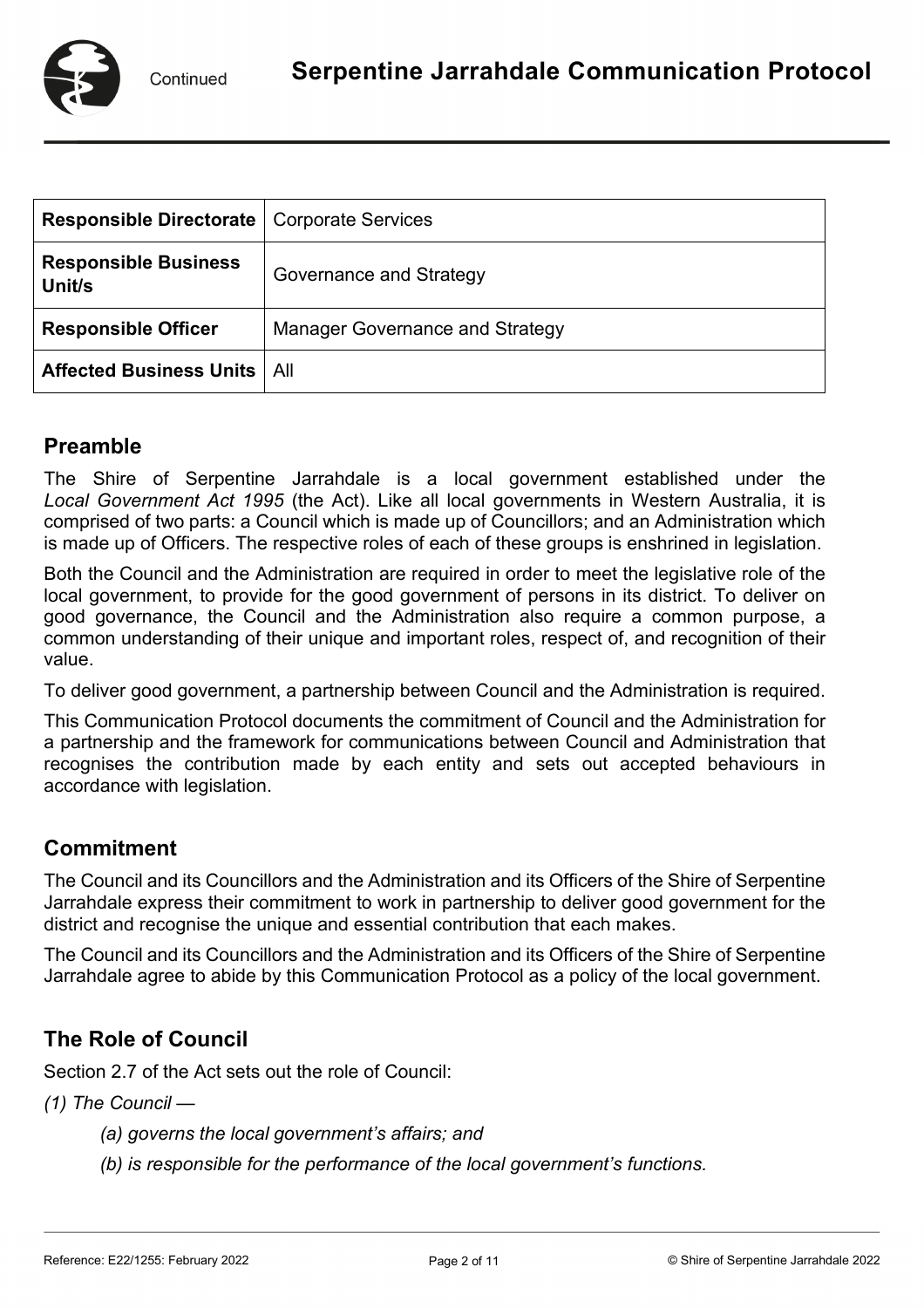

*(2) Without limiting subsection (1), the council is to —*

- *(a) oversee the allocation of the local government's finances and resources; and*
- *(b) determine the local government's policies.*

# **The Role of Councillors**

Section 2.10 of the Act sets out the role of Councillors:

*A councillor —*

- *represents the interests of electors, ratepayers and residents of the district; and*
- *provides leadership and guidance to the community in the district; and*
- *facilitates communication between the community and the council; and*
- *participates in the local government's decision-making processes at council and committee meetings; and*
- *performs such other functions as are given to a councillor by this Act or any other written law*

# **The Role of the President**

Section 2.8 of the Act sets out the role of the President:

- *presides at meetings in accordance with this Act; and*
- *provides leadership and guidance to the community in the district; and*
- *carries out civic and ceremonial duties on behalf of the local government; and*
- *speaks on behalf of the local government; and*
- *performs such other functions as are given to the mayor or president by this Act or any other written law; and*
- *liaises with the CEO on the local government's affairs and the performance of its functions.*

## **The Role of Chief Executive Officer (CEO) and Officers**

Section 5.41 of the Act sets out the role of the CEO (to whom Officers act through):

*The CEO's functions are to —*

- *advise the council in relation to the functions of a local government under this Act and other written laws; and*
- *ensure that advice and information is available to the council so that informed decisions can be made; and*
- *cause council decisions to be implemented; and*
- *manage the day to day operations of the local government; and*
- *liaise with the mayor or president on the local government's affairs and the performance of the local government's functions; and*
- *speak on behalf of the local government if the mayor or president agrees; and*
- *be responsible for the employment, management supervision, direction and dismissal of other employees (subject to section 5.37(2) in relation to senior employees); and*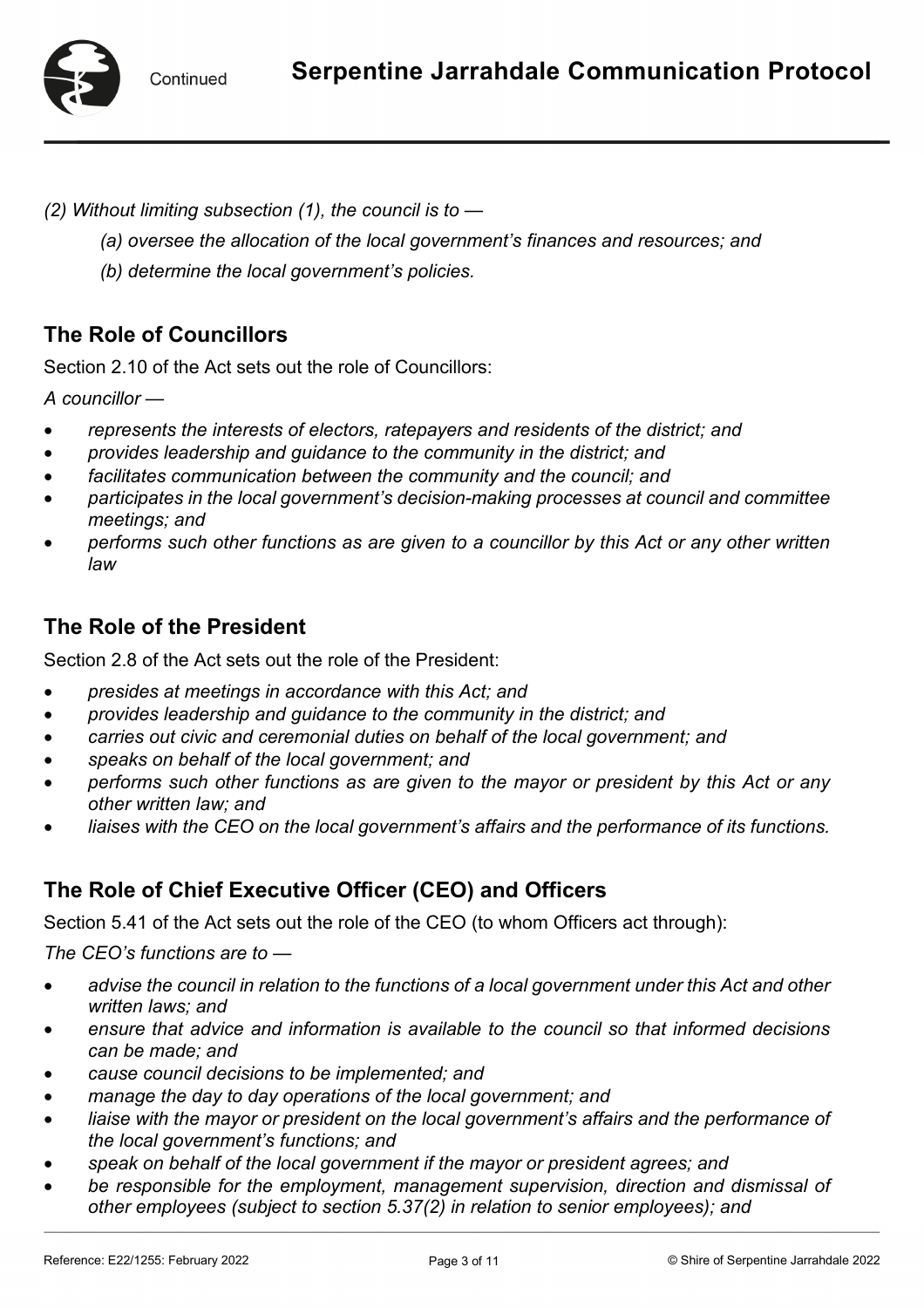

- *ensure that records and documents of the local government are properly kept for the purposes of this Act and any other written law; and*
- *perform any other function specified or delegated by the local government or imposed under this Act or any other written law as a function to be performed by the CEO.*

## **Overarching principles**

- Excluding matters such as integrity matters, development of Alternative Motions, development of Notices of Motions, personally sensitive information and individual training, communication that goes to one Councillor is sent to all Councillors.
- Notwithstanding, in accordance with section 2.8 of the Act, the role of the President includes liaising with the CEO on the local government's affairs and the performance of its functions which requires heightened communication to achieve.
- Councillors are leaders in the community and their conduct can impact positively and negatively the reputation of the Shire.
- The Administration has respect for the Office of Councillor and values the contribution that Councillors make.
- Both Administration and Councillors acknowledge the separation of powers enshrined in legislation.
- Both Administration and Councillors recognise the importance of timely communication and that the provision of accurate information takes time.
- Both Administration and Councillors recognise the importance of professionalism in communication.

## **Customer requests**

Customer Service forms part of the day-to-day operations of the local government under section 5.41 of the Act.

The Shire's Customer Request Management system provides a means for customers to request and report issues associated with the extensive services provided by the Shire to the community. The Customer Request Management system is linked to the Shire's Enterprise Resource Planning systems through works and procurement to ensure efficient, effective and timely service delivery.

As community leaders and the public face of the local government, Councillors are often a point of contact for members of the public.

Members of the public will often reach out to Councillors with issues and requests for services relating to advancing planning or building matters, maintenance of parks and gardens, road works or waste collection.

While Councillors have a role representing the collective interests of electors, ratepayers and residents of the district, acting on behalf of individual customers can put Councillors in a difficult position.

Customer Service forms part of the Administration's functions under section 5.41 and because unavoidably a request from a Councillor can be perceived by the Administration as a direction that must be acted on as a priority and accordingly result in an advantage to the customer.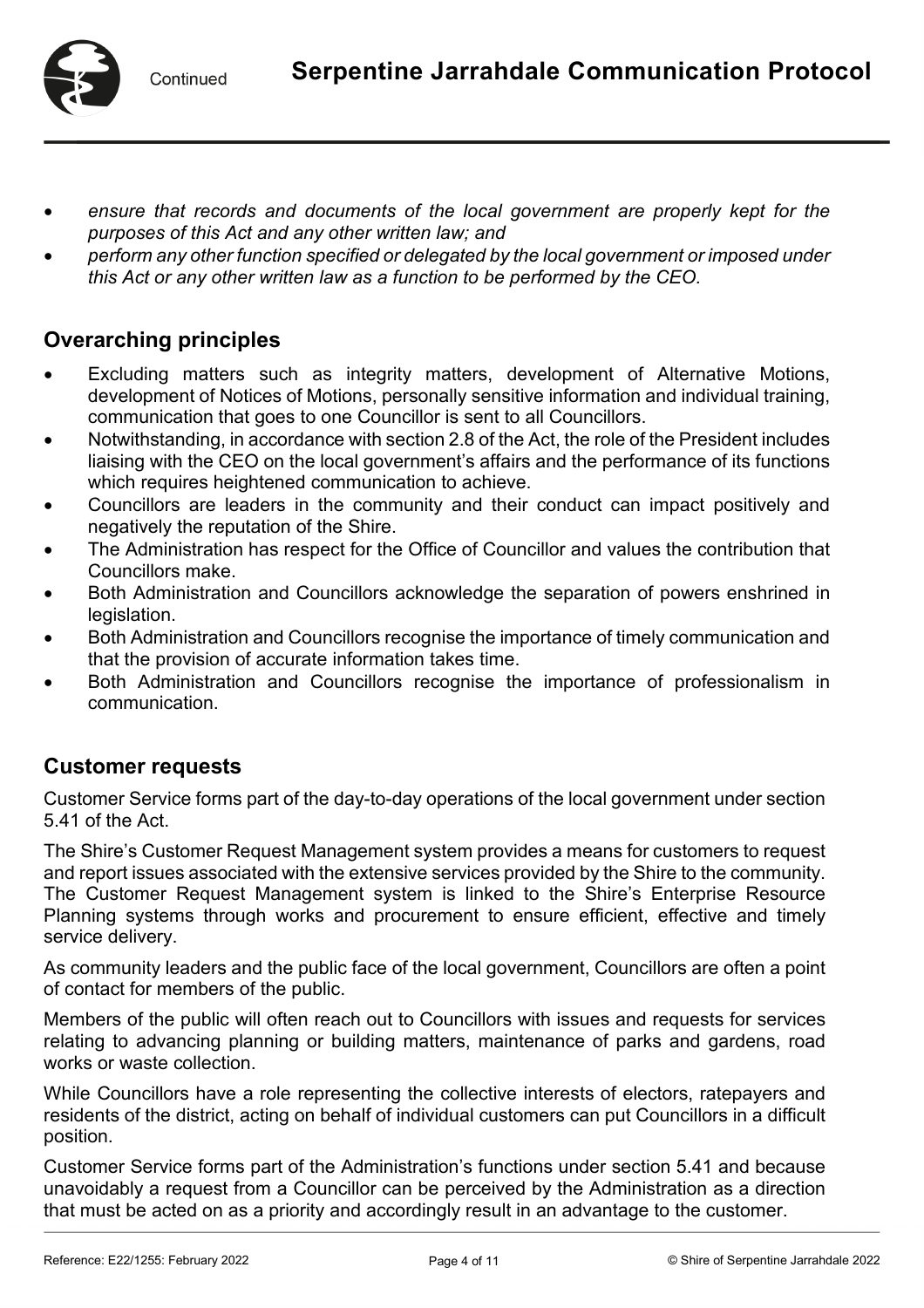

When approached by members of the community, Councillors should direct the customer to the Customer Request Management system. This approach will assist Councillors meet the requirements of the Regulations 18, 19 and 20 of the *Local Government (Model Code of Conduct) Regulations 2021*.

A model response that Councillors may wish to use when contacted by members of the public directly is below:

"Thank you for email regarding XXXX, the best way to action your issue is to contact the Shire through the **[Customer Request Management \(CRM\) system](https://www.sjshire.wa.gov.au/community/services/request-report-it.aspx)**. This will enable you to track progress on your request. A response will be provided by the Shire in accordance with the Shire's Customer Service Charter. If you do not receive a response to your satisfaction, please follow up with me."

In the event that a customer is not satisfied with the Shire's services, a Councillor may wish to:

- liaise with the Shire President who has the authority under section 2.8 of the *Local Government Act 1995* to liaise with the CEO on the local government's affairs and the performance of its functions; and/or
- advise the customer to contact the Ombudsman.

To protect Councillors, Customer Requests received from Councillors on behalf of third parties will be treated like any other request received in the Customer Request Management system. Councillors will not receive any preferential treatment in this regard because such an action would be in conflict with the Shire's conflict of interest procedures and respective codes of conduct.

Requests for action by Councillors on behalf of third parties will not be actioned by the Council Support Officer.

Councillors are community members and customers too and Customer Requests received from Councillors will be managed in accordance with the Department's Conflict of Interest procedure.

The Shire has adopted a Customer Service Charter and Council Policy 3.3.1 – Customer Service which describes the Shire's commitment to customer service and achieving efficient and effective delivery of services to the community. The Shire has also adopted Council Policy 5.3.5 – Complaints Resolution which describes the Shire's approach to managing complaints related to service provision.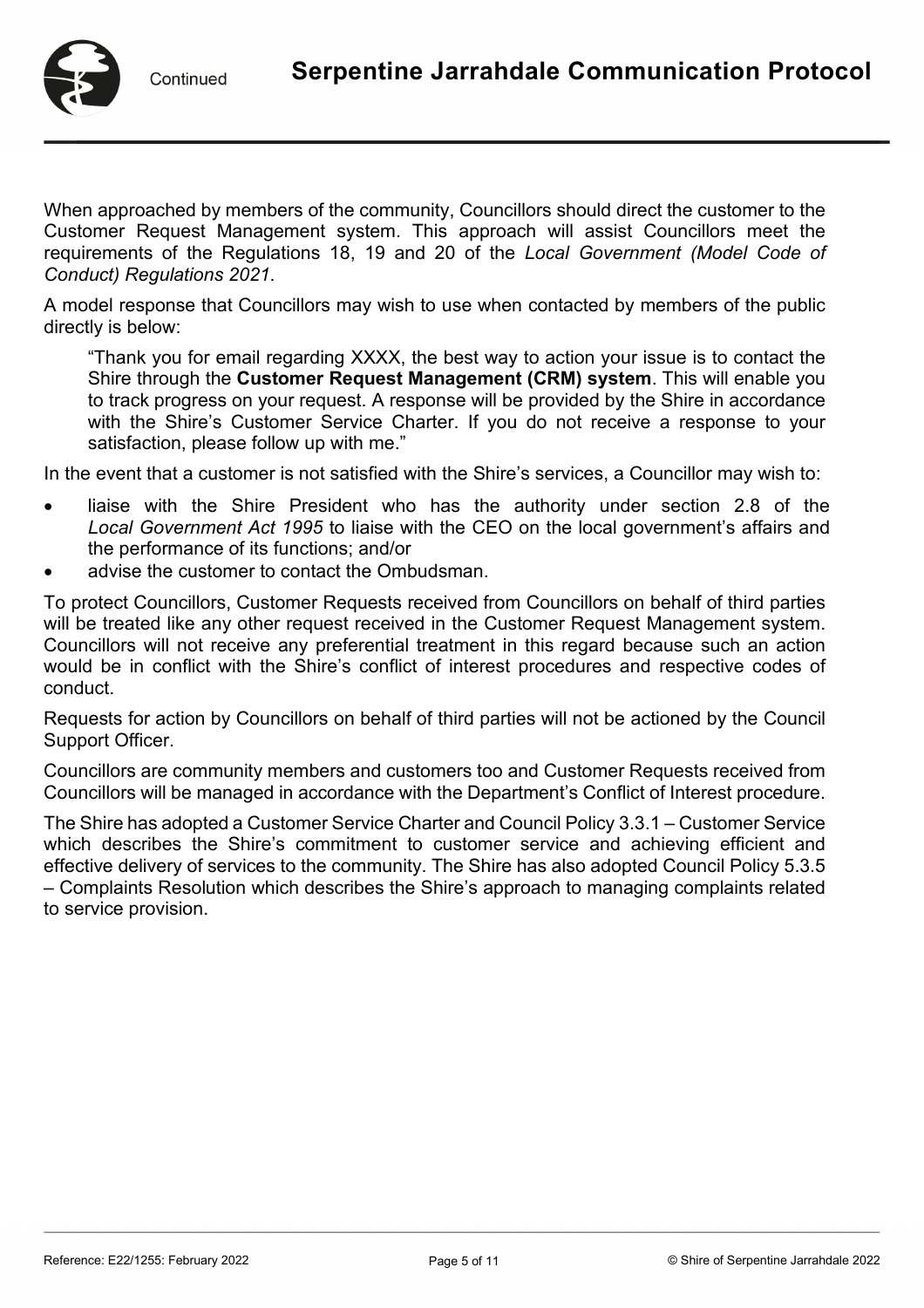Continued

## **Resident Complaints**

Resident complaints forwarded by Councillors will contain resident contact details and CRM numbers or some details of the resident initial contact with the Administration/Operations departments.

Resident complaints will then be dealt with in accordance with Council Policy 5.3.5 – Complaints Resolution.

## **Information requests**

Effective communication between Councillors and Officers is critical to the success of the entire organisation. Both Councillors and Officers have a responsibility to communicate effectively.

Under section 5.92 of the Act, Councillors may request any information held by the local government that is relevant to the performance by the person of any of his or her functions under the Act or under any other written law. A Councillor's functions under section 2.10 of the Act are to:

- represent the interests of electors, ratepayers and residents of the district
- provide leadership and guidance to the community in the district
- facilitate communication between the community and the council
- participate in the local government's decision-making processes at council and committee meetings
- perform such other functions as are given to a councillor by this Act or any other written law.

In making requests for information under section 5.92 of the Act, a Councillor may be asked to specify why the information is relevant to the performance of their duties. This approach will help ensure that Councillors do not breach section 5.93 of the Act that provides that a Council Member must not make improper use of information acquired in the course of their duties to:

- *gain directly or indirectly an advantage for the person or any other person; or*
- *cause detriment to the local government or any other person.*

Such a breach of section 5.93 constitutes serious misconduct under the *Corruption, Crime and Misconduct Act 2003* and can be investigated by the Corruption and Crime Commission.

To promote shared expectations, the table below summarises categories of communication typically initiated by Councillors and guidance on the timeframe for responses.

| Category                  | <b>Timeframe</b><br>for<br><b>Response</b>                                                                                                        | <b>Examples</b>                                                                                                       | appropriate<br><b>Most</b><br>communication<br>channel     |
|---------------------------|---------------------------------------------------------------------------------------------------------------------------------------------------|-----------------------------------------------------------------------------------------------------------------------|------------------------------------------------------------|
| <b>Councillor support</b> | Acknowledgment within<br>2 business days.<br>within<br>Initial<br>response<br>business days with<br>further<br>responses<br>provided as required. | Training<br>Councillor<br>Request<br><b>Fees and Allowances</b><br><b>IT Assistance</b><br><b>Resident Complaints</b> | Email<br>tol<br>Council<br>Support<br>Officer<br>Telephone |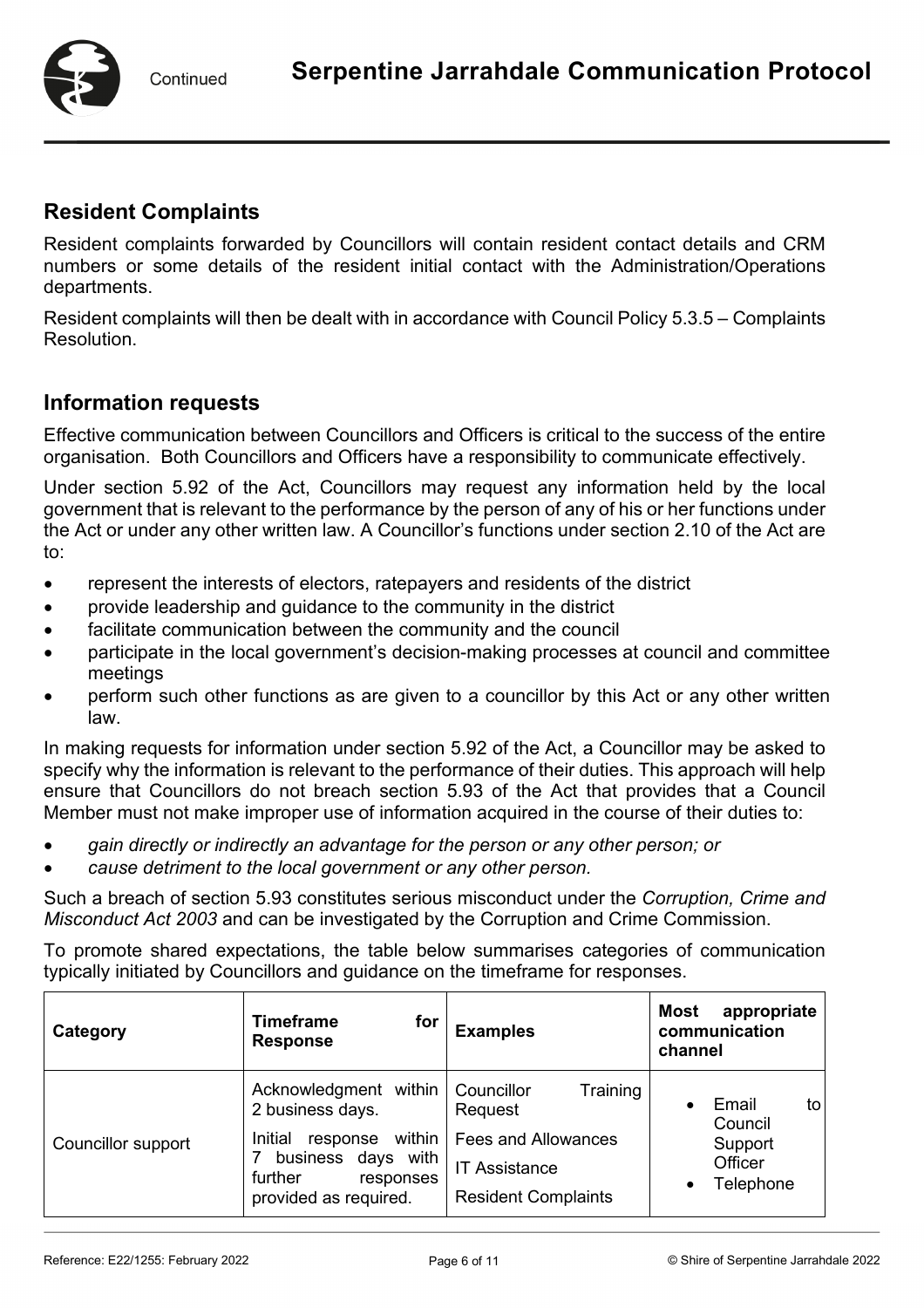

| Category                                                                      | <b>Timeframe</b><br>for<br><b>Response</b>                                                | <b>Examples</b>                                                                                                | <b>Most</b><br>appropriate<br>communication<br>channel                                                         |
|-------------------------------------------------------------------------------|-------------------------------------------------------------------------------------------|----------------------------------------------------------------------------------------------------------------|----------------------------------------------------------------------------------------------------------------|
| Decision making                                                               | Acknowledgment within<br>2 business days.<br>Response according to<br>meeting timeframes. | Notice of Motions (NOM)<br>Alternative Motion (AM)                                                             | (NOM)<br>Email<br>$\bullet$<br>to CEO<br>(AM) CEO or<br>$\bullet$<br><b>Director</b>                           |
| <b>Decisions</b><br><i>involving</i><br>service<br>changes<br>in.<br>delivery | Shire President / CEO<br>meetings<br>held<br>are<br>weekly                                | Requesting<br>additional<br>citizenship ceremonies<br>Pothole repairs<br>decrease<br>Increases/<br>maintenance | <b>Shire</b><br>President<br>to<br>Chief<br>Executive<br>Officer<br><b>Notice</b><br>of<br>$\bullet$<br>motion |

The following table summarises categories of communication typically initiated by Officers where a response is required.

| Category                             | <b>Timeframe</b><br>for<br><b>Response</b> | <b>Examples</b>                                                                                                                                                                                                                                                                              | Most<br>appropriate<br>communication<br>channel |
|--------------------------------------|--------------------------------------------|----------------------------------------------------------------------------------------------------------------------------------------------------------------------------------------------------------------------------------------------------------------------------------------------|-------------------------------------------------|
| information<br>Statutory<br>requests | With<br>limits<br>statutory<br>specified   | Annual returns<br>Related party disclosure<br>Training<br>register<br>information                                                                                                                                                                                                            | Email<br>to<br>relevant<br>Councillor/s         |
| General                              | timeline<br>Within agreed<br>specified     | <b>Miscellaneous Requests</b><br>Feedback<br>(e.g.<br>for<br>arranging meeting times,<br>requesting responses to<br>survey's,<br>requesting<br>feedback<br>on.<br>documentation)<br>Miscellaneous Requests<br>Information<br>for<br>(e.g.<br>Councillor Profiles and<br>Councillor Details), | Email<br>to<br>relevant<br>Councillor/s         |

#### **Weekends and afterhours**

Officers are employees who are compensated for their time with a salary. Achieving a productive workplace requires respecting the boundaries between work and non-work periods. In general, responses to information requests from Councillors will only occur during normal work hours.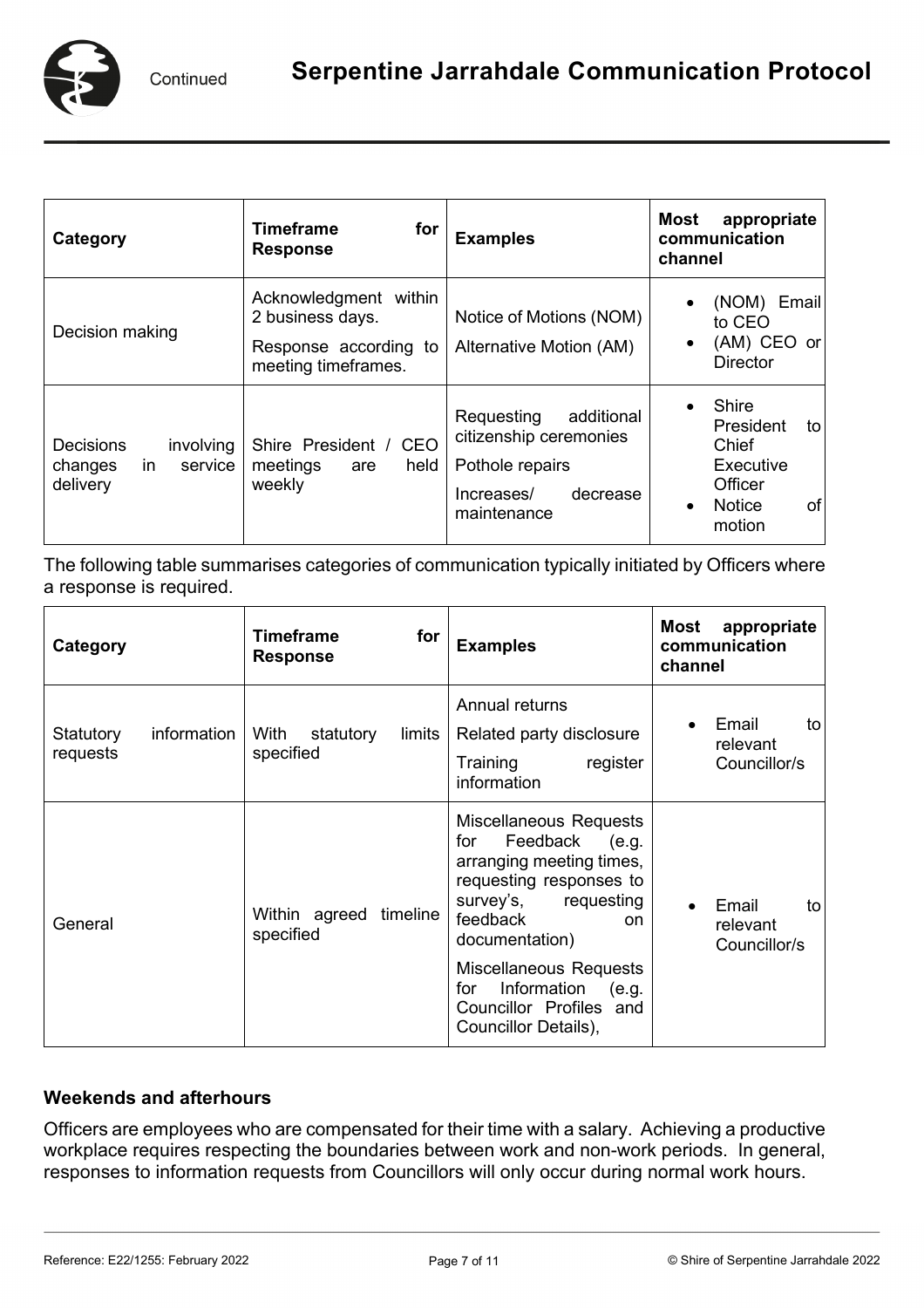Councillors have responsibilities and commitments outside their role as a Councillor. While it is impossible to accommodate all individual Councillors and their circumstances, Officers recognise the limitations on the availability of Councillors and will generally schedule events and meetings on a Monday evening which by convention is the day where Council business occurs.

#### **Communication to and from Councillors and Officers**

To ensure separation of powers and in accordance with the different roles and responsibilities set out in legislation, communication to and from Councillors and Officers is regulated by this protocol.

The primary communication points for Councillors are:

- CEO and Directors
- Council Support Officer

Where matters relate to the functions of a Directorate, communication can occur between a Councillor and the relevant Director or their Executive Assistants.

Where matters relate to integrity and conduct, communication can occur between a Councillor and the Manager Governance and Strategy or the Internal Auditor.

Distribution of Council and Committee meeting agenda and minutes occurs via the Governance Officer (Council and Committees) or an Officer acting on their behalf. Queries regarding the contents of agenda and minutes should be directed to the CEO, Council Support Officer or relevant Director.

All correspondence generated and received by Councillors that relate to the business of Council is subject to the *State Records Act 2000*, the *Freedom of Information Act 1992* and the Shire's Record Keeping Plan, and as such must be retained within the Shire's corporate recordkeeping system.

## **Friday Facts**

The Shire issues a "Friday Facts" newsletter to its Councillors once a week on a Friday. This newsletter is collated by the Council Support Officer (CSO) from various internal and external sources. The purpose of the newsletter is to provide Councillors with administration information that is not necessarily publicly available and provides a mechanism for the Administration to communicate information to Councillors informally and regularly.

Friday Facts communicates to Councillors:

- Attendance Registers Shire President and Councillors
- Shire President Facebook posts.
- Councillor Upcoming Meetings and Events
- Register of Delegations
- Directorate Updates
- Examiner newspaper articles mentioning the Shire
- Corporate Business Plan Report (Quarterly)
- Council Resolutions Report (Quarterly)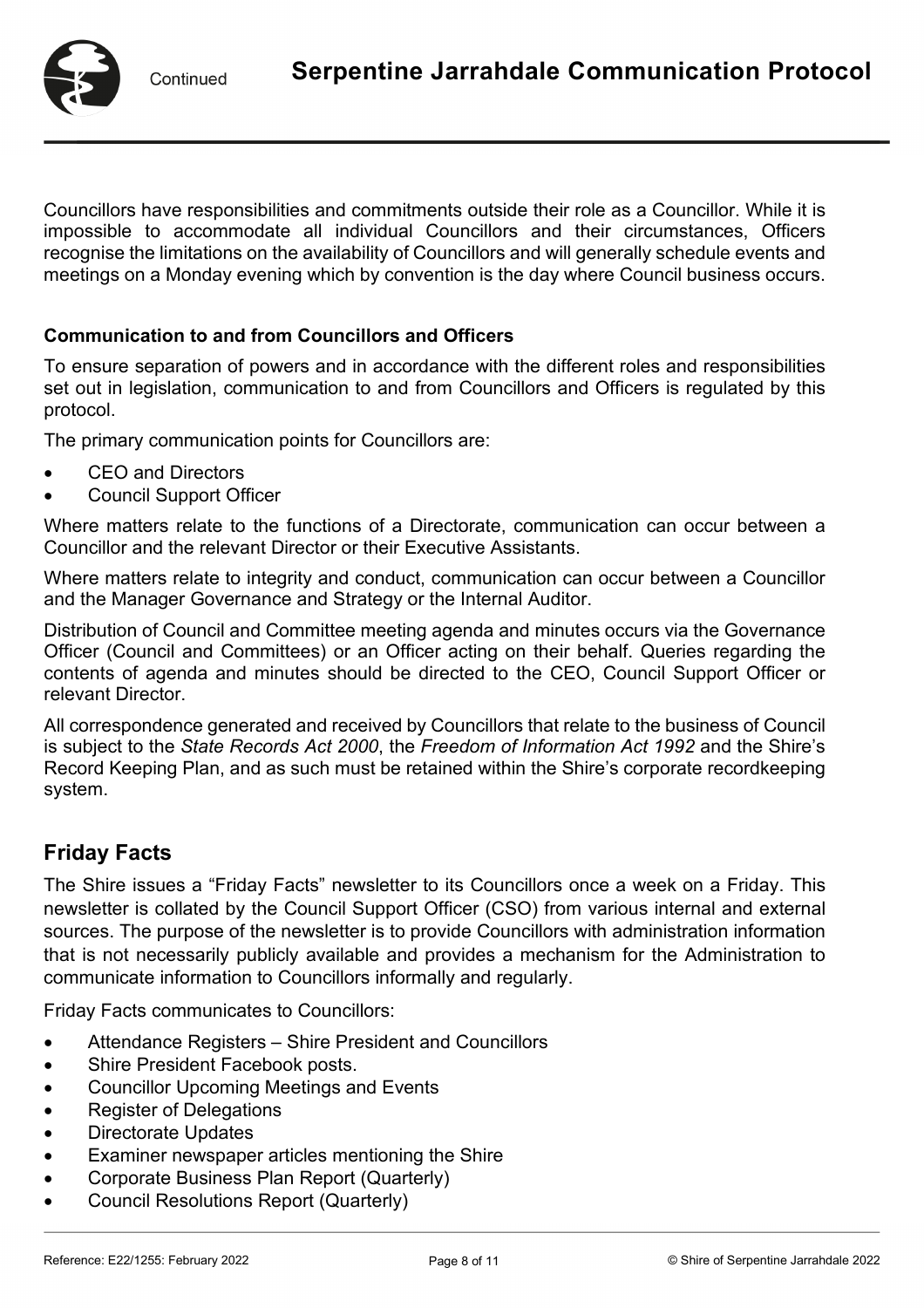

## **Diaries**

All Councillors have access to an electronic diary through Outlook. This is the official diary in performance of their duties and all invitations are sent through Outlook.

Shire President – all Shire related calendar activities will be updated and managed by the Executive Assistant to the CEO on behalf of the Shire President.

Councillors - all Shire originated diary requests will be managed by the Council Support Officer who will issue invites and update calendars by sending invites to the relevant Councillors. A decline to a meeting invite indicates that a member will be an apology for the meeting or event.

External agencies may send invitations directly to a Councillor (delegated member) for events/meetings that require attendance in an official capacity, and these will be reflected in the Council Attendance Register.

Shire calendars should include only Shire related activities in which Councillors are attending in an official capacity including:

- Committees of Council
- Council Advisory Groups
- External groups of which a Councillor is a delegated member
- Shire Events.

Attendance at meetings/events reflected in the calendars will be confirmed on a weekly basis for recording in the Councillor Attendance Register.

As a public record subject to the *State Records Act 2000*, the *Freedom of Information Act 1992* and the Shire's Record Keeping Plan, Councillor electronic diaries should only be used for recording official business.

## **Maintaining Confidentiality/Embargoed information**

Councillors must not promote Shire information to the community that has not already been released or published, or until such time as the Shire President, as spokesperson for the Shire, has had an opportunity to speak.

The CEO, or representative, will advise verbally, or in writing if appropriate, where information is deemed to be confidential in nature or embargoed. Such documents will be clearly marked 'confidential' or embargoed.

Information does not need to be marked confidential for its release to constitute a gain for another person.

## **Meetings**

#### Receipt of notice paper

In accordance with Regulation 14 of the *Local Government (Administration) Regulations 1996* Councillors will receive the notice paper and agenda relating to any council or committee meeting from the time that these documents are available for inspection by members of the public. The following conventions shall apply: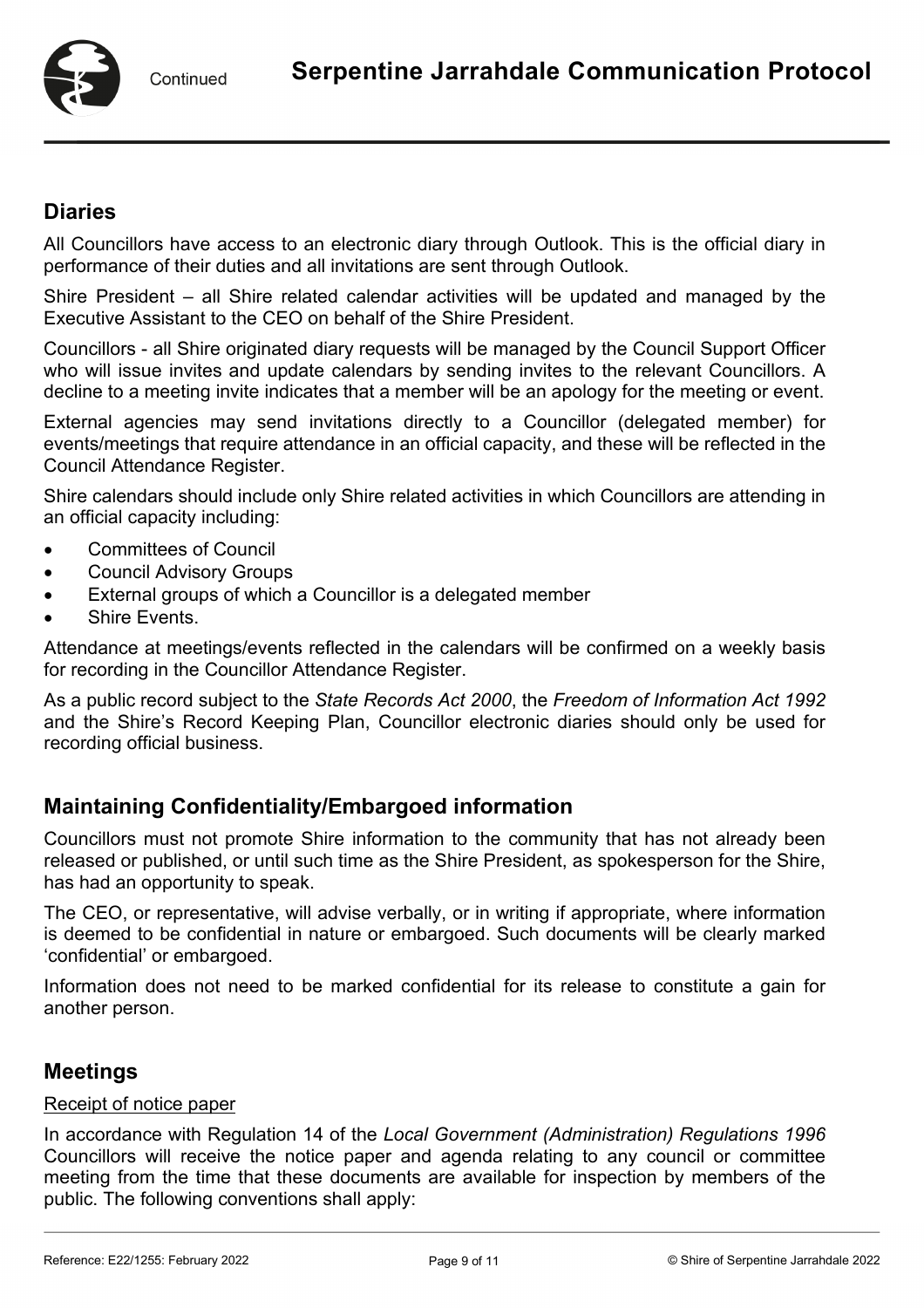

- All Councillors will receive electronic versions of Council and Committee agendas and all attachments.
- All Councillors will receive a printed copy of all Council agendas and Committees that they are a member of, including confidential Items.

Councillors may wish to opt out of receiving paper copies of agendas.

Where practicable, the agenda for Ordinary Council Meetings will be published 10 days prior to the Council meeting (that is Friday the week before the Council Meeting).

Council and the Administration recognise the importance of accurate and timely advice contained in the agenda and that on occasion, individual agenda items may need to be published following publication of the agenda. This shall occur through the use of a header box in the agenda with the associated report being published on the Shire's website with the agenda when available.

In accordance with Regulation 6 of the *Local Government (Model Code of Conduct) Regulations 2021* Councillors should ensure they read all papers prior to the meeting.

#### Alternative Motions / Amendments

Councillors wishing to propose an Alternative Motion or Amendment to the Officer's recommendation are encouraged to first consult with the CEO or relevant Director. This is to ensure the consequences of the Alternative Motion / Amendment are considered.

Councillors are encouraged to distribute Alternative Motions / Amendments prior to the meeting to Councillors, Executive and the Council Support Officer. Alternative Motions / Amendments that are circulated prior to 2:00pm on the day of the meeting will be printed and provided to Councillors at their chamber desk. Officers will not distribute alternates as it could be construed as being a revision to Officer recommendation.

#### Information regarding agenda reports

Under section 5.41 of the Act, the functions of the CEO include ensuring that advice and information is available to the Council so that informed decisions can be made. The Question and Answer (Q&A) session provides an opportunity for Councillors to identify additional information requirements related to agenda reports. Written responses to questions that are not answered at the Q&A will be provided to all Councillors.

Councillors seeking information on agenda reports can also request to meet with the relevant Director and/or CEO.

## **Relevant Policies/Council Documents**

- Code of Conduct for Councillors, Committee Members and candidates
- Council Policy Councillor and CEO Attendance at Events
- Council Policy Council Delegates and Representation on External Organisations, Including Community Groups
- Council Policy Elected Member Social Media